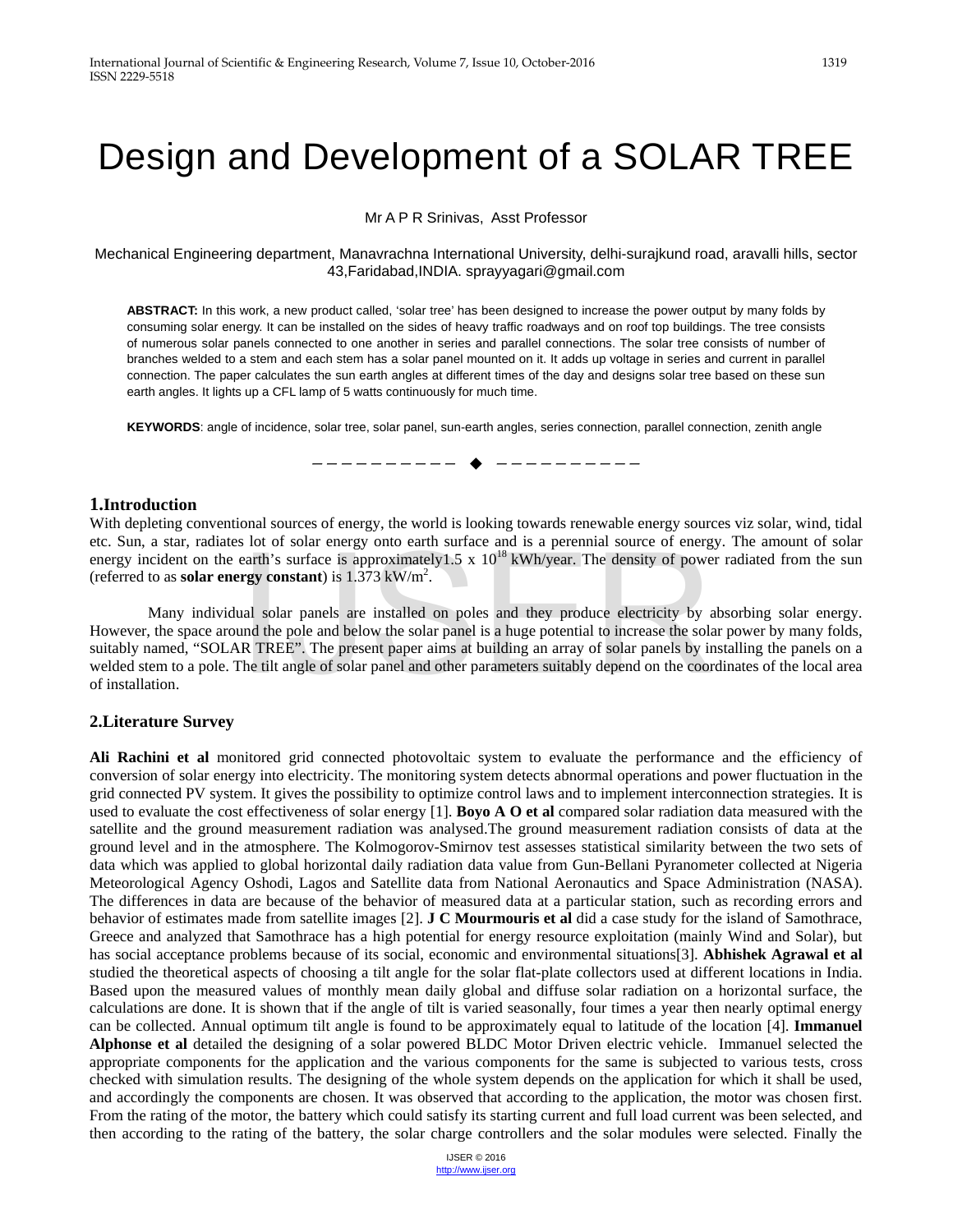BLDC motor mounted upon the frame realized the prototype of the vehicle which was tested at different load condition [5]. **Rustu Eke et al** studied the operating parameters of KA58 amorphous silicon PV module and investigated the parameters as a function of solar irradiation and atmospheric conditions using current-voltage curves.This was done from April to May at Mugla Sitki Kocman university PV outdoor test site.Current-voltage curves of thin film solar cells and modules are explained by single diode model, In a period of 12 months, the PV module exhibits different response to changes in solar irradiation and weather conditions[6]. **Farshid Mostofi et al** studied an optimization model of hybrid energy system for a hybrid system implemented in the north part of Iran is presented. The optimization solution is provided by HOMER software compared with a solution given by a genetic algorithm implemented in MATLAB software. The paper presents an interesting source for the implementation of hybrid systems in isolate areas. The main purpose of combination PV, wind, fuel cell and hydro units is to reach a reliable applying with minimum initial and operation cost. The results show that the optimized configuration produces high efficiency for LPSP of 1.23%. Implementation of this energy system will supply the area's demand as well as it has no emissions and reduces the environment pollutions [7].

## **3.Design of Solar Tree**

To save roof top space of buildings is the need of solar tree. The solar tree consists of solar panels arranged in a spiral fashion around a pole such that shadow of one panel does not fall on other. Once developed, the solar tree can be installed in public places and along sides of roads. The solar tree can be installed at one corner on the roof top of a building and rest of the space can be used for any other purposes. Solar tree can also be installed on the ground. However, care should be taken that no shadow falls on the panels.

 The figure 1 shows the circuit diagram of a typical solar tree with series and parallel connections. The panel 1 is connected in parallel to panel 2 while panel 3 is connected to panel 4 in a parallel connection. Both the parallel connections are connected in series. The whole circuit of panels (LB1 13003680) stores energy in a battery rated at 12 volts. The specifications of the panels are as given in table 1. The panels face southwest at an inclination of  $35^{\circ}$ (Latitude is $28^{\circ}35$ ). The solar tree is designed for new delhi region.



Fig 1: circuit diagram of solar panels

| Table 1. specifications of solar panel LB1 13003680 |  |
|-----------------------------------------------------|--|
|-----------------------------------------------------|--|

| $\sim$<br><u> Тос</u><br>-----<br>`hara<br>и.<br>81.D<br>$\sim$<br>. | $• \nightharpoonup$<br>$\sim$ $\sim$ $\sim$<br>$\sim$ $\sim$<br>- |
|----------------------------------------------------------------------|-------------------------------------------------------------------|
|                                                                      |                                                                   |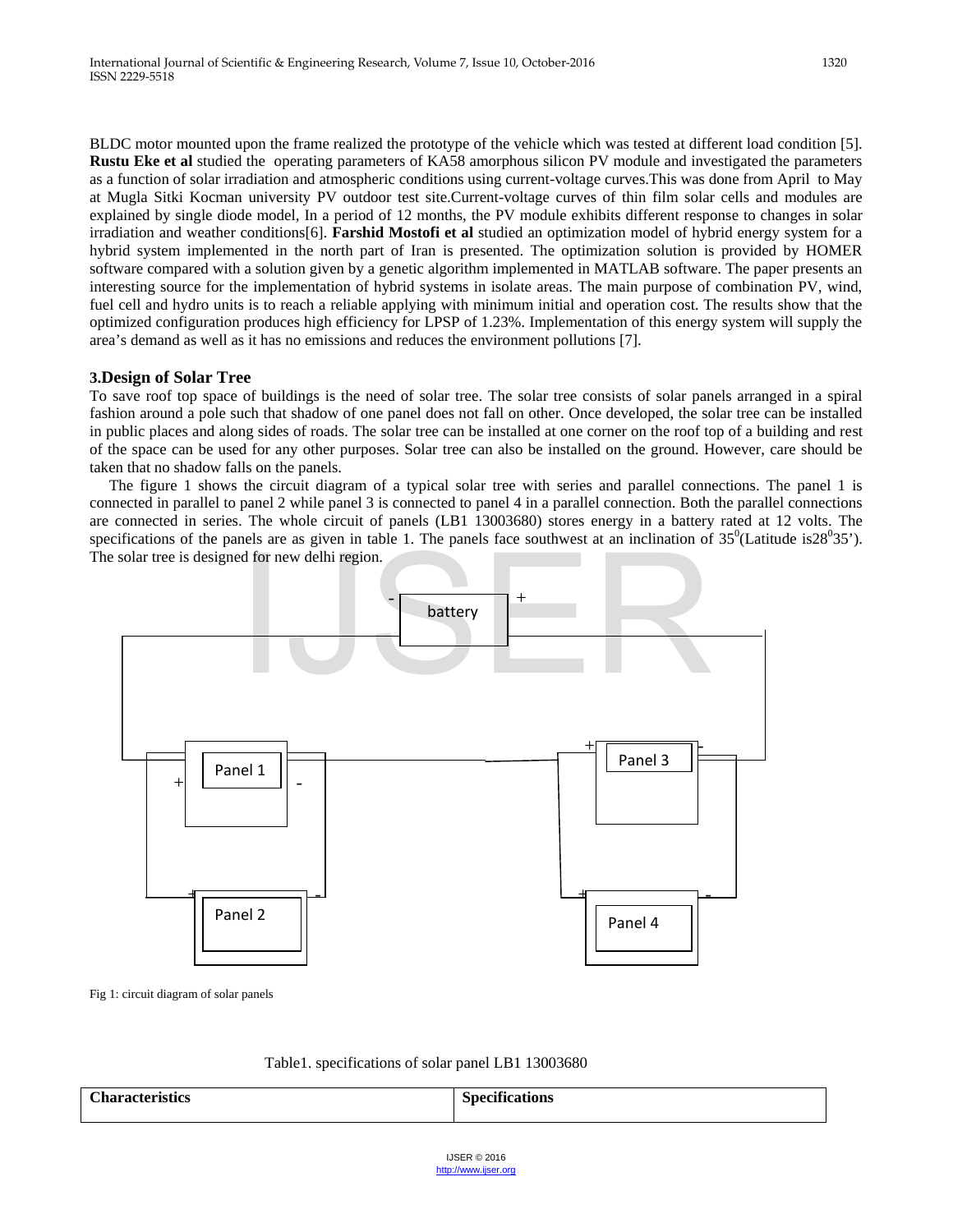| Pmax      | 5W      |
|-----------|---------|
|           |         |
| Imp       | 0.35A   |
|           |         |
| Vmp       | 10.5V   |
|           |         |
| Voc       | 10.5V   |
|           |         |
| Tolerance | $+ -5%$ |
|           |         |
| Isc       | 0.35A   |
|           |         |

The solar radiation has been calculated for December 21<sup>st</sup> 2015 and sun earth angles have been calculated accordingly and all the data has been tabulated.



Fig2. solar tree diagram

Table2. Average days for months and values of n by months [8]

|          |                           | For the average day of the month |             |             |
|----------|---------------------------|----------------------------------|-------------|-------------|
| Month    | n for ith day of<br>month | Date                             | Day of year | Declination |
|          |                           |                                  | n           | $(\delta)$  |
| January  |                           | 17                               | 17          | $-20.9$     |
| February | $31 + i$                  | 16                               | 47          | $-13.0$     |
| March    | $59 + i$                  | 16                               | 75          | $-2.4$      |

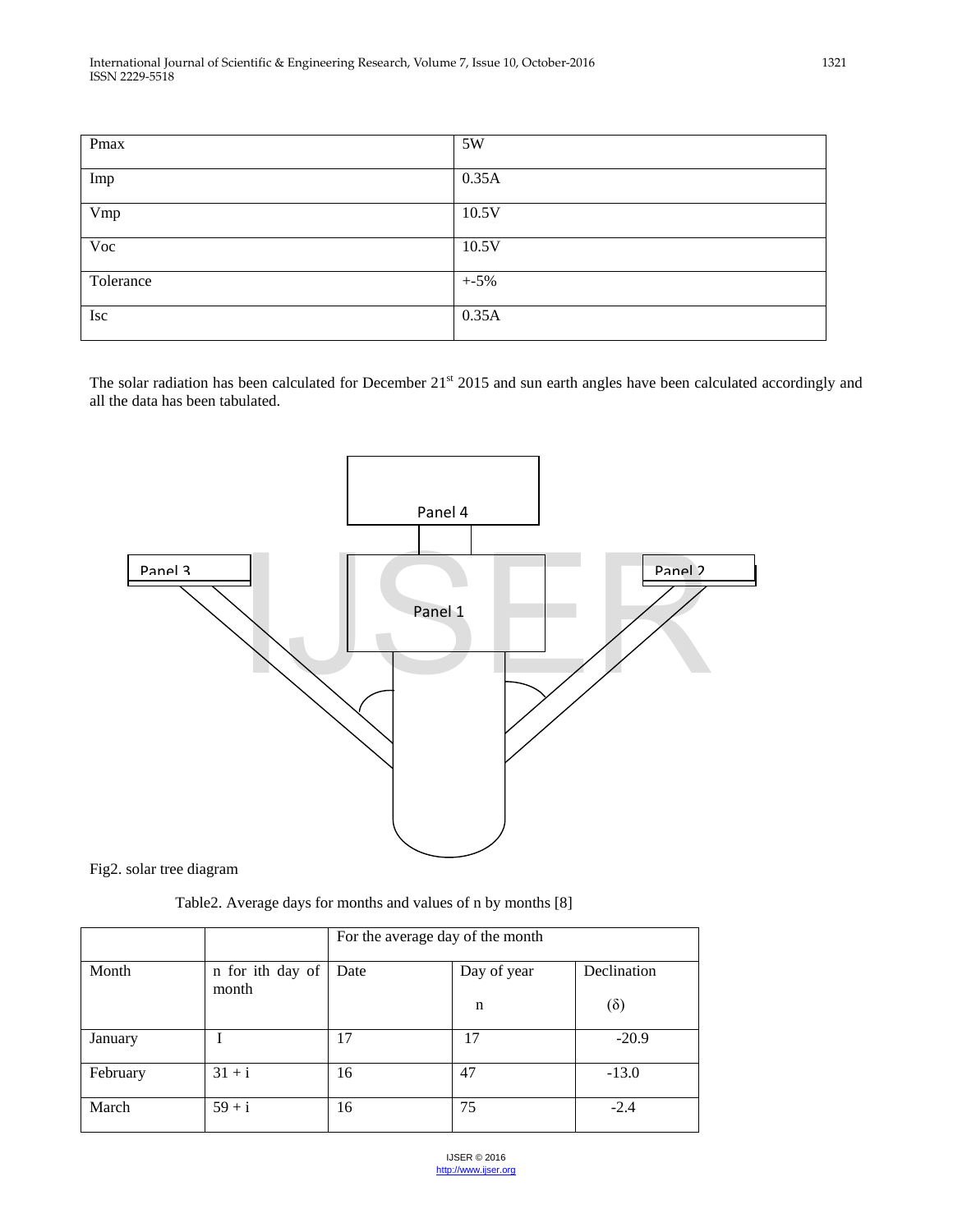| April     | $90 + i$  | 15 | 105 | 9.4     |
|-----------|-----------|----|-----|---------|
| May       | $120 + i$ | 15 | 135 | 18.8    |
| June      | $151 + i$ | 11 | 162 | 23.1    |
| July      | $181 + i$ | 17 | 198 | 21.2    |
| August    | $212 + i$ | 16 | 228 | 13.5    |
| September | $243 + i$ | 15 | 258 | 2.2     |
| October   | $273 + i$ | 15 | 288 | $-9.6$  |
| November  | $304 + i$ | 14 | 318 | $-18.9$ |
| December  | $334 + i$ | 10 | 344 | $-23.0$ |

Table3. value of hour angle with time of the day(northern hemisphere)[8]

| Time of day<br>(hours) | 6        | 7     | 8     | 9     | 10      | 11    | 12             |
|------------------------|----------|-------|-------|-------|---------|-------|----------------|
| Hour<br>angle(degree)  | $-90$    | $-75$ | $-60$ | $-45$ | 30<br>۰ | $-15$ | $\overline{0}$ |
| Time of day<br>(Hours) | 12       | 13    | 14    | 15    | 16      | 17    | 18             |
| Hour<br>angle(degree)  | $\theta$ | $+15$ | $+30$ | $+45$ | $+60$   | $+75$ | $+90$          |

Table4. surface azimuth angle for orientations in the northern hemisphere[8]

| <b>Surface orientation</b> | Azimuth angle $(\gamma)$ |
|----------------------------|--------------------------|
| Sloped towards south       | 0 <sup>0</sup>           |
| Sloped towards north       | $-180^{0}$               |
| Sloped towards East        | $-90^0$                  |
| Sloped towards West        | $+90$                    |
| Sloped towards south-east  | $-45$                    |
| Sloped towards south west  | $+45$                    |

## **4.Calculations and Results**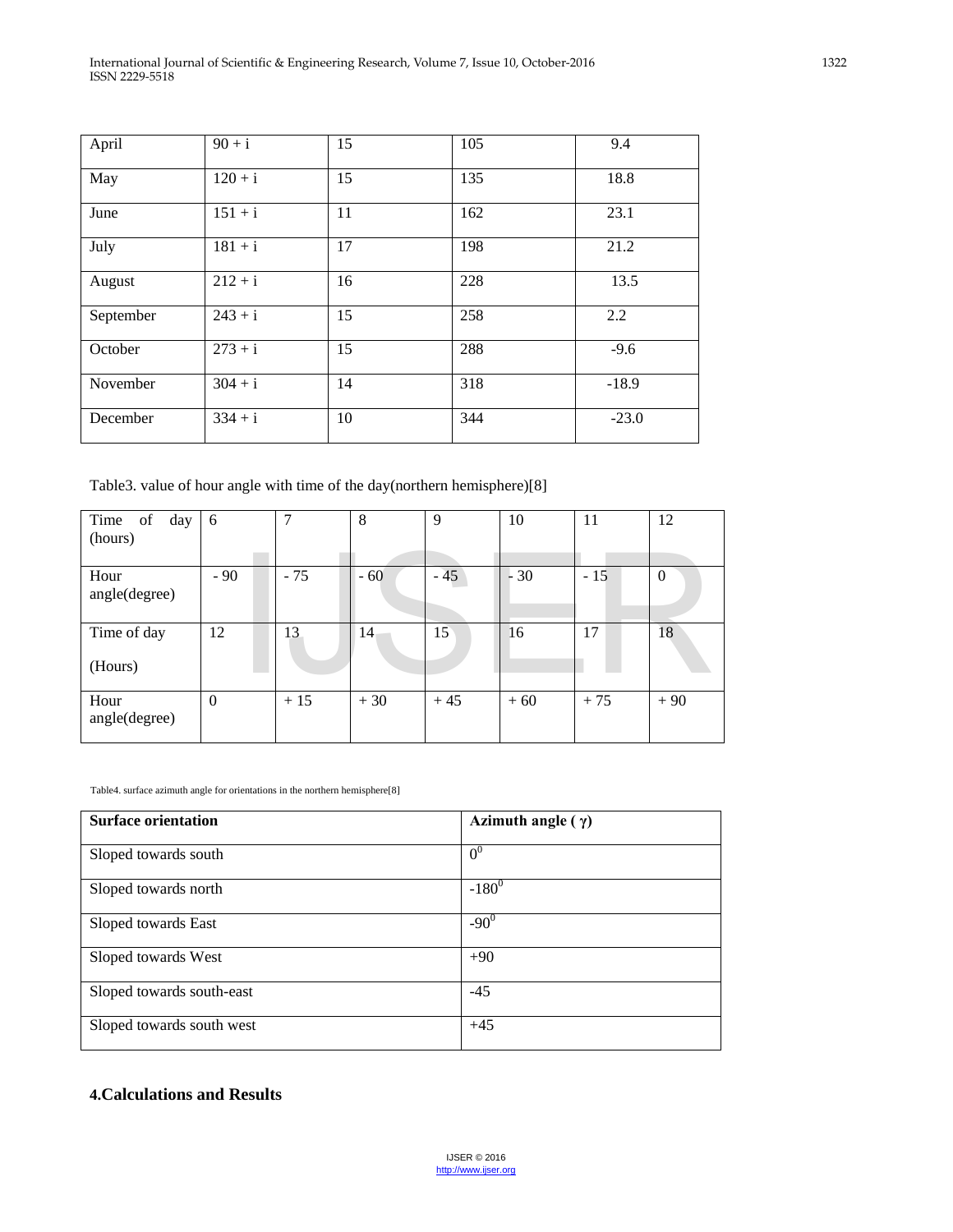The sun earth angles have been calculated for minimum solar radiation on December 21, 2015 and tabulated. The solar panel faces south west since new delhi  $(28.58^{\circ})$  lies in the northern hemisphere. The calculations for time taken to charge the battery and electrical consumption time by CFL lamp of 15watts have been done. The calculations are as follows.

Angle of Declination,  $(\delta) = 23.45 \sin[360 (284 + n)/365]$  (1)

No of days on December 21, n=355

Thus,  $\delta = 23.45 \sin[360 (284 + 355)/365]$ 

 $=$  - 23.45<sup>0</sup>



Fig3. sun earth angles

total angle between sunrise and sunset is calculated as

 $2 \omega_s = 2 \cos^{-1}(-\tan 28.58 \tan (-23.45))$ 

$$
=152.6^0
$$

sunshine hours are found to be

 $N = 2 (\cos^{-1}(-\tan \Theta \tan \delta)) / 15$  (2)

 $= 152.6$  /15

$$
N=10.17 \; hours
$$

At 6am in the morning,  $\omega = -90$  (from table 3),  $\gamma = +45$  (from table 4)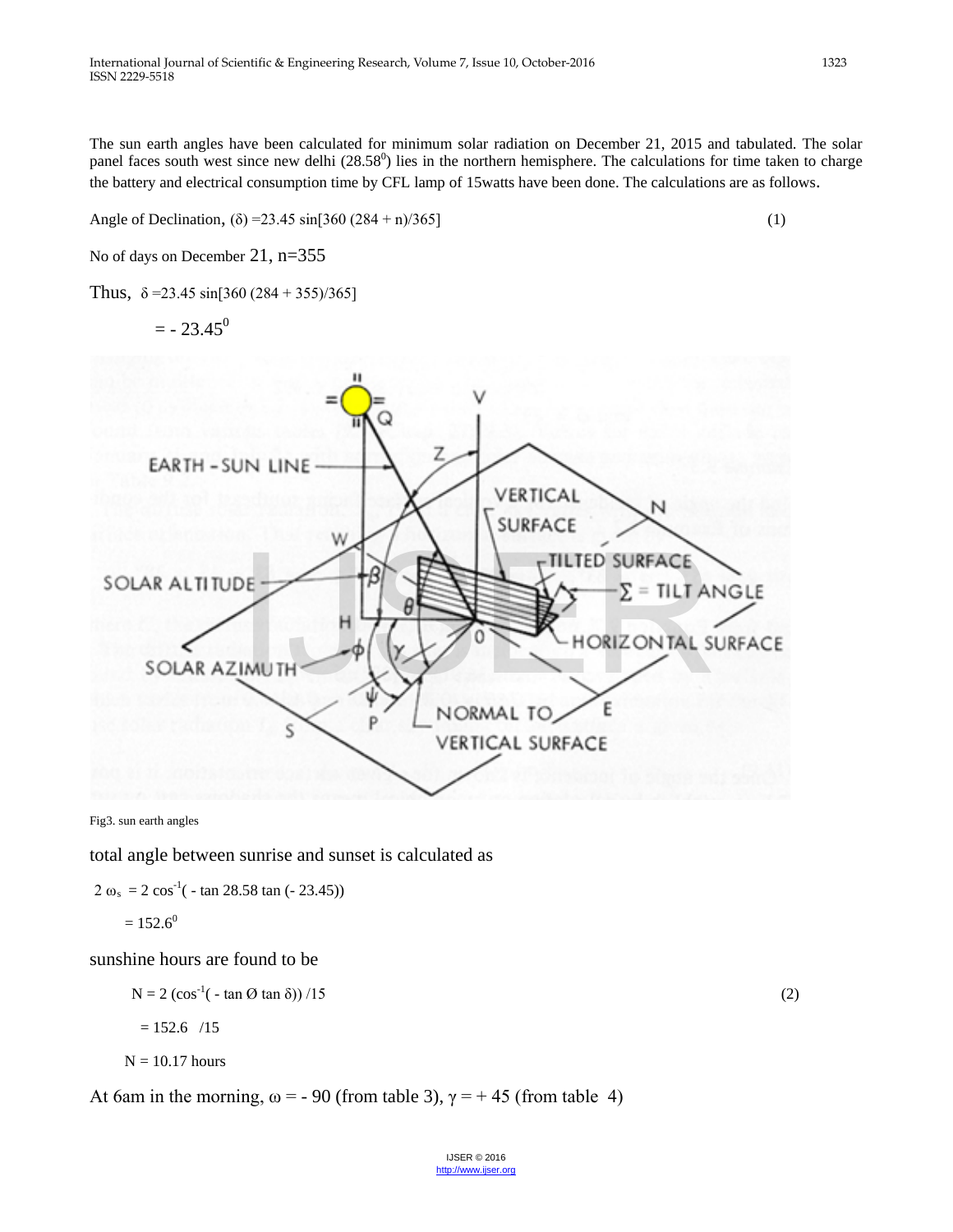## Angle of incidence,

Cos  $\theta_i$  = (cos Ø cos β + sin Øsin β cos γ) cos δ cos ω + cos δsin ω sin β sin γ

$$
+ \sin\delta \left( \sin\theta \cos\beta - \cos\theta \sin\beta \cos\gamma \right) \tag{3}
$$

 $= (\cos(28.58) * \cos(35) + \sin(28.58) * \sin(35) * \cos(+45)) * \cos(-23.45) * \cos(-90)$ 

 $+ \cos(-23.45) \cdot \sin(-90) \cdot \sin(35) \cdot \sin(+45)$ 

$$
+\sin(-23.45) * (\sin(28.58) * \cos(35) - \cos(28.58) * \sin(35) * \cos(+45))
$$

Cos θ<sub>i</sub> = 0.386

 $\theta_i = 67.28^\circ$ 

Zenith angle  $(θz)$  is given by

```
\cos \theta z = \cos \theta \cos \delta \cos \omega + \sin \delta \sin \theta (4)
```
 $= cos(28.58) * cos(-23.45) * cos(-90) + sin(-23.45) * sin(28.58)$ 

 $= -0.19$ 

 $\theta$ z =100.97<sup>0</sup>

At 12 noon,  $\omega = 0$  (from table 3),  $\gamma = +45$  (from table 4)

Cos  $\theta_i = (\cos(28.58) * \cos(35) + \sin(28.58) * \sin(35) * \cos(45)) * \cos(-23.45) * \cos(0)$ 

 $+ \cos(-23.45) * \sin(0) * \sin(35) * \sin(+45)$  $+\sin(-23.45) * (\sin(28.58) * \cos(35) - \cos(28.58) * \sin(35) * \cos(+45))$  $= 0.8238$  $\theta_i = 34.5^\circ$ from table 3),  $\gamma = +45$  (from table 4)<br>  $\cos(35) + \sin(28.58) * \sin(35) * \cos(+45)) * \cos(-23.45) * \cos(0)$ <br>  $\sin(0) * \sin(35) * \sin(+45)$ 

Zenith angle  $(θz)$  is given by

```
 cos θz = cos Ø cos δ cos ω + sin δ sin Ø 
           = cos(28.58) * cos(-23.45) * cos(0) + sin(-23.45) * sin(28.58)= 0.615\thetaz = 52.03<sup>0</sup>
```
At 5pm,  $\omega$  = +75 (from table 3),  $\gamma$  = +45 (from table 4)

Cos  $\theta_i$  = (cos Ø cos β + sin Øsin β cos γ) cos δ cos ω + cos δsin ω sin β sin γ

+ sinδ (sinØ cosβ - cosØsinβ cos **γ**)

Cos  $\theta_i = (\cos(28.58) * \cos(35) + \sin(28.58) * \sin(35) * \cos(45)) * \cos(-23.45) * \cos(+75)$ 

 $+ \cos(-23.45) * \sin(+75) * \sin(35) \sin(+45)$ 

IJSER © 2016 [http://www.ijser.org](http://www.ijser.org/)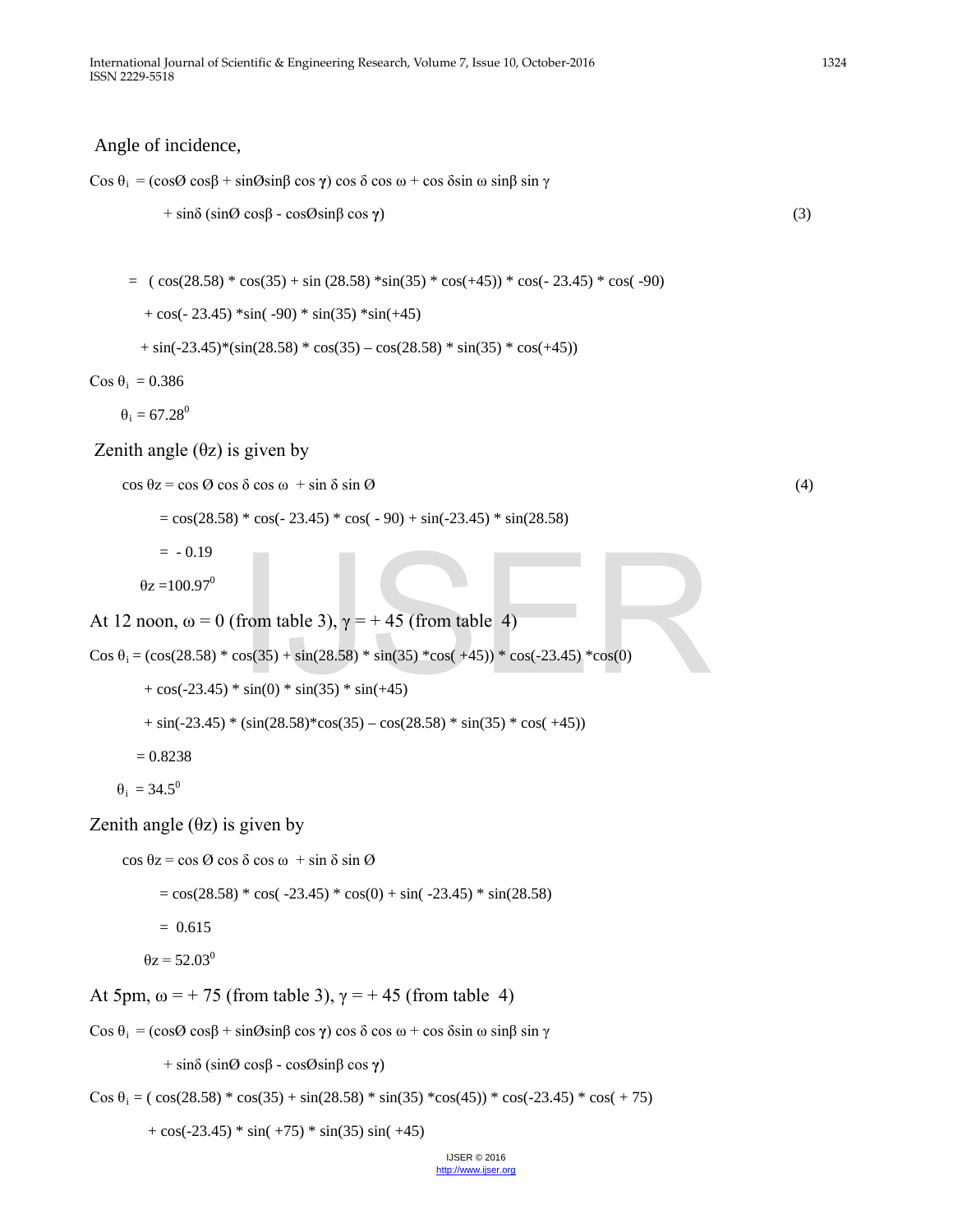$+\sin(-23.45) *(\sin(28.58) * \cos(35) - \cos(28.58) * \sin(35) * \cos(45))$ 

$$
= 0.568
$$

 $\theta_i = 55.4^\circ$ 

Zenith angle  $(\theta z)$  is given by

cos θz = cos Ø cos δ cos ω + sin δ sin Ø

 $=$  cos(28.58) \* cos(-23.45) \* cos (+75) + sin(-23.45) \* sin(28.58) = 0.0181  $\theta$ z = 88.96<sup>0</sup>

## **Available solar radiation on an inclined surface**:

extra terrestrial radiation is given as

$$
I_{ext} = 1367*(1+0.033*\cos(360*355/365)) = 1411.4 W/m2
$$
\n(5)

At 6am, beam radiation is given by the formula

| $I_b = I_N \cos \theta z$                                                                                | (6)  |
|----------------------------------------------------------------------------------------------------------|------|
| $= 860*cos(100.97) = 163.65$ W/m <sup>2</sup>                                                            |      |
| diffuse radiation is given as                                                                            |      |
| $I_d = (1/3)^* [I_{ext} - I_N]^* cos \theta z$                                                           | (7)  |
| $=(1/3)$ *[1411.4 -860]*cos(100.97) = 34.98 W/m <sup>2</sup>                                             |      |
| conversion factor of beam radiation is given as $R_b = (I_N \cos \theta_i) / (I_N \cos \theta z) = 2.03$ | (8)  |
| conversion factor of diffuse radiation is given as $R_d = (1 + \cos\beta)/2 = 0.909$                     | (9)  |
| conversion factor of reflected radiation is given as $R_r = (1 - \cos\beta)/2 = 0.09$                    | (10) |
| insolation or total radiation is given by the formula                                                    |      |

 $I_T$  =  $I_b R_b$  +  $I_d R_d$  +  $\rho R_r(I_b$  +  $I_d)$ (11)

 $= 163.65 *2.03 + 34.98 *0.909 + 0.2 *0.09 * (163.65 +34.98)$ 

$$
I_T = 367.58
$$
 W/m<sup>2</sup>

#### At 12 noon

 $I_b = 860*cos(52.03) = 529.114$  W/m<sup>2</sup>  $I_d = (1/3)*[1411.4 - 860]*cos(52.03) = 113.083$  W/m<sup>2</sup>  $R_b = 1.34$ 

Substituting the values in eq(12),  $I_T = 823.364$  W/m<sup>2</sup>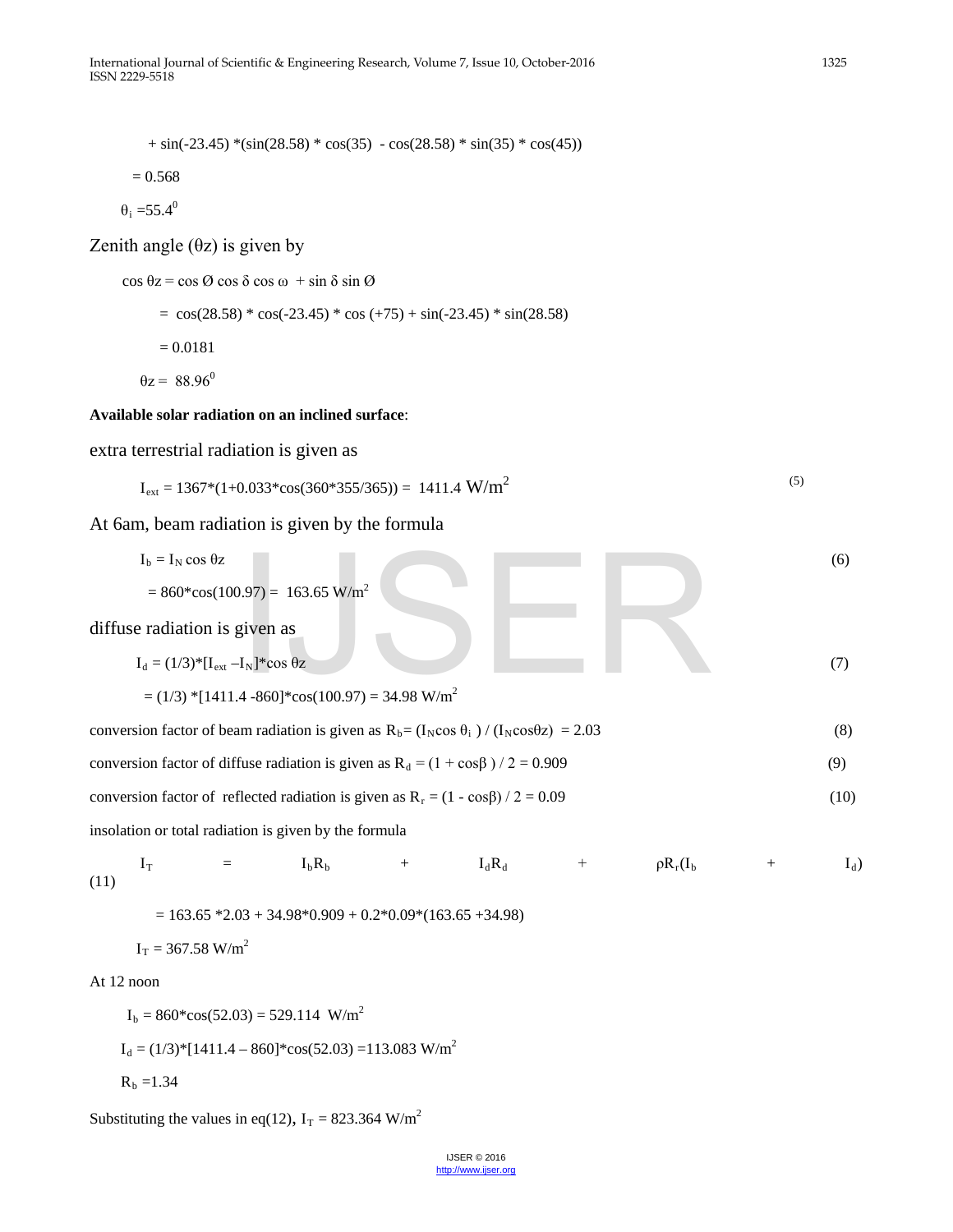At 5pm,

$$
I_b = 860 * cos(88.96) = 15.61 W/m2
$$
  
\n
$$
I_d = (1/3) * [1411.4 - 860] * cos(88.96) = 3.336 W/m2
$$
  
\n
$$
R_b = 31.38
$$

Substituting the values in eq(12), insolation  $I_T = 493.24$  W/m<sup>2</sup>

Table5. calculated values of hour angle and different radiations

| Radiation on horizontal surface $(W/m2)$ |         |         |         |                              | Calculated<br>radiation<br><sub>on</sub>   |
|------------------------------------------|---------|---------|---------|------------------------------|--------------------------------------------|
| Time on Dec21,<br>2015                   | Total   | Diffuse | Beam    | Hour angle<br>$\omega$ (deg) | inclined<br>surface<br>(W/m <sup>2</sup> ) |
| 6am                                      | 198.63  | 34.98   | 163.65  | $-90$                        | 367.58                                     |
| 12 noon                                  | 642.194 | 113.08  | 529.114 | $\Omega$                     | 823.364                                    |
| 5pm                                      | 18.946  | 3.336   | 15.61   | $+45$                        | 493.24                                     |

The solar radiation on a horizontal solar panel and an inclined panel have been calculated and tabulated in table 4. The solar panel efficiency is taken to be 20 percent and calculations have been done to light a 5 watt CFL lamp horizontal solar panel and an inclined panel have been calculated and tabula<br>1 to be 20 percent and calculations have been done to light a 5 watt CFL lam<br>version efficiency = 0.2 \* solar radiation<br>= 0.2\* 860 W/m<sup>2</sup> = 172

Solar panel photon conversion efficiency =  $0.2 *$  solar radiation

 $= 0.2$ \* 860 W/m<sup>2</sup> = 172 W/m<sup>2</sup>

Total power produced by the panel = panel efficiency  $*$  panel area

 $= 172 *15 *15 *10^{-4} = 3.87 W$ 

Number of sunshine hours are 10.17 hours

Total power produced by the panel =  $3.87 * 10.17 = 39.4$  watt-hours

Total power produced by the solar tree =  $39.4 *2 = 78.7$  Watt – hours

In order to increase the battery life, only 70% of battery stored energy is discharged.

Therefore, available power =  $78.7*0.7 = 55.1$  watt-hours

Rating of CFL lamp is 5watts, 12Volts

Power consumed by CFL lamp = 5watts

Amperage of CFL lamp = Power / voltage

$$
= 5 / 12 = 0.4 A
$$

Usage of CFL lamp in a household is from 6pm to 11pm on an average

No of hours of CFL usage = 5 hours

Power consumed by CFL lamp  $= 5*5 = 25$  watt-hours